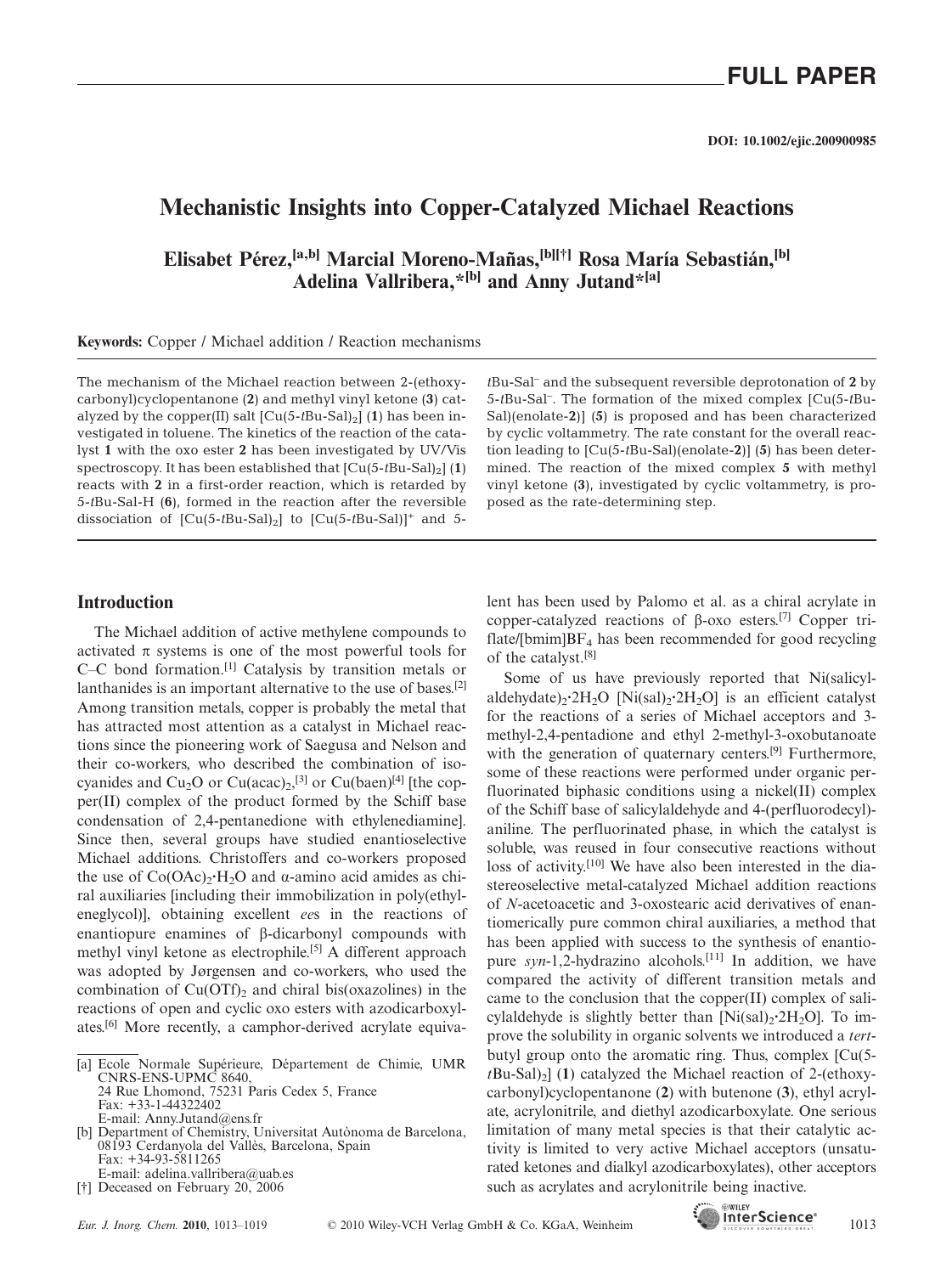# **FULL PAPER** A. Vallribera, A. Jutand et al.

Although the usefulness of the Michael reaction has been widely demonstrated, experiments have so far provided limited insight into the mechanism. In particular, for the above-mentioned reaction, a catalytic cycle based on the results of IR and UV/Vis spectroscopy and GLC analysis was proposed for this reaction (Scheme 1).<sup>[12]</sup> The catalytic cycle starts from complex **1**, and we assume the formation of intermediate **5** and free 5-*tert*-butylsalicylaldehyde (**6**) by an exchange of Cu ligands. Evidence for the formation of complex **5** was indirectly obtained by identification of 5 *tert*-butylsalicylaldehyde (**6**) by IR spectroscopy (1655 cm–1 ) and GLC analysis of the reaction mixture of **1** and **2** (molar ratio 1:2). Moreover, we undertook a preliminary UV/Vis spectroscopic study of the interactions of covalent catalyst **1** with the components of the reaction of **2** and **3**. We determined that β-oxo ester **2** interacts with copper complex **1**, as shown by the bathochromic displacement (in dichloromethane) of the bands in the UV/Vis spectrum of copper complex **1** upon mixing **1** with **2**. No significant interaction between **1** and **3** was detected in that UV/Vis region. These results suggest the in situ generation of some active species with the general structures of **5** and/or **7**, which should both



Scheme 1. Previously suggested catalytic cycle for catalyst **1**.

react in a similar way. In fact, the copper enolate **7**, independently prepared from  $\beta$ -oxo ester **2** and Cu(OAc)<sub>2</sub>,<sup>[12]</sup> reacts with butenone (**3**) to afford the Michael adduct **4** in 84% yield (Scheme 1). Complex **7** is formed by ligand exchange of Cu complex **5** in the presence of β-oxo ester **2** at room temp. over a long period of time.

To obtain more insight into the proposed steps and intermediates of the mechanism for the reaction of the oxo ester 2 with 2-butenone (3) catalyzed by  $\left[\text{Cu}(5-t\text{Bu-Sal})\right]$ (Scheme 1), the kinetics of the first steps of the catalytic cycle have been investigated by UV spectroscopy and electrochemical techniques.

#### **Results and Discussion**

#### **Mechanism of the Reaction of**  $\left[ Cu(5-tBu-Sal)_{2} \right]$  **(1) with the Oxo Ester 2, as Monitored by UV Spectroscopy**

All experiments were performed in toluene at 30 °C.  $[Cu(5-tBu-Sal)_2]$  (1;  $c_0 = 0.706$  mm) exhibited an absorption band at  $\lambda_{\text{max}}$  = 397 nm (Figure 1). When reagents 2 (20 equiv.) and **3** (100 equiv.) were added to a fresh solution of  $\left[ Cu(5-tBu-Sal)_{2} \right]$  (1; 2 mm) in toluene, the UV band of 1 disappeared within 10 min. A new UV band was observed at  $\lambda_{\text{max}} = 423$  nm, the absorbance of which was almost constant within 4 h. After 5 h (corresponding to the end of the catalytic reaction), the UV band of complex **1** was restored (Figure 2), albeit with decreased absorbance. Thus, [Cu(5  $t$ Bu-Sal $\vert$ <sub>2</sub>] (**1**) disappeared in a fast reaction in the presence of the reagents and did not accumulate in the catalytic reaction. It was readily transformed into another Cu complex, the concentration of which was almost constant during the catalytic reaction. This intermediate Cu complex accumulated (resting state) and was thus involved in the rate-determining step of the catalytic reaction. Its structure should not differ too much from that of the initial catalyst **1** because their respective maximum wavelengths are close to each other (423 vs. 397 nm).



Figure 1. UV spectrum of  $\left[ Cu(5-tBu-Sal)_{2} \right]$  (1; 0.706 mm) in toluene in a 1 cm pathlength cell at 30 °C.

UV spectral analysis of a fresh solution of [Cu(5-*t*Bu-Sal $\vert$ <sub>2</sub>] (1; 0.73 m<sub>M</sub>) after given periods of time revealed that its absorbance slowly decreased with time: 13% lower after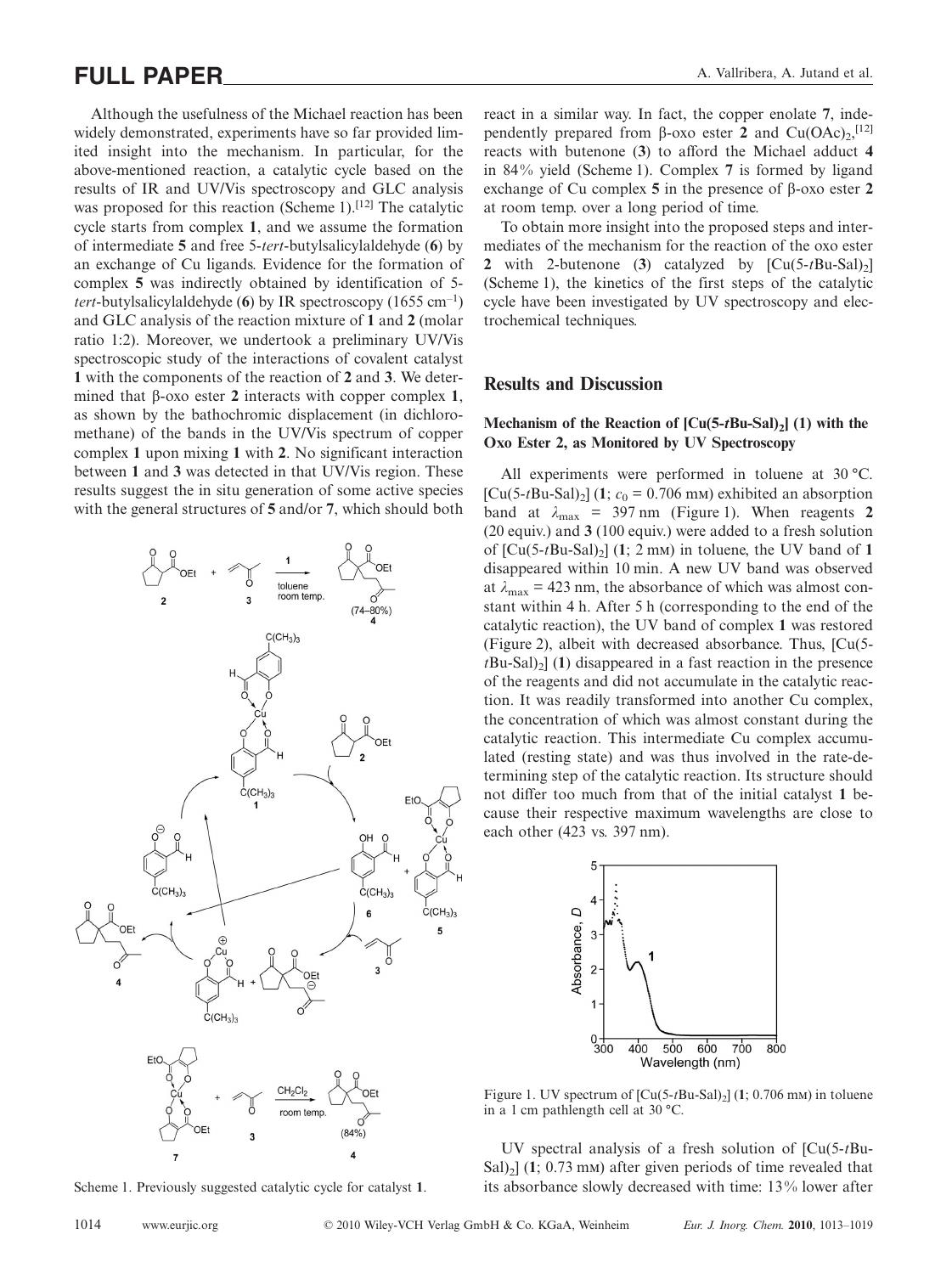

Figure 2. Evolution with time of the UV spectrum of [Cu(5-*t*Bu-Sal)<sub>2</sub>] (1; 2 mm) in toluene in a 1 cm pathlength cell at 30 °C after addition of a mixture of **2** (20 equiv.) and **3** (100 equiv.). The darkblue, pink, black, green, and red UV spectra were recorded after 10 min, 1, 2, 3, and 4 h, respectively. The upper turquoise UV spectrum, which characterizes complex **1**, was recorded after 5 h.

4 h and 21% lower after 20 h, attesting to a slow decomposition of **1**. Kinetic measurements of the reaction of **1** with the oxo ester **2** could thus be investigated within 4 h without a significant contribution from the decomposition of **1**. The kinetics of the reaction of complex  $1(0.7 \text{ mm})$  with the oxo ester **2** was monitored by UV spectroscopy by recording the decrease in its absorbance *D* ( $D_0 = 1.7$ ), measured at  $\lambda_{\text{max}}$ = 397 nm, with time after the addition of the oxo ester **2** (20, 30, 40, and 50 equiv.; Figure 3). In all cases, the final absorbance was low ( $D_{\text{final}} \approx 0.25$ ) and almost constant, attesting to an irreversible reaction between **1** and **2**.



Figure 3. Variation of the UV absorbance at  $\lambda = 397$  nm of  $\text{ICu}(5)$  $t$ Bu-Sal)<sub>2</sub>] (1; 0.7 mm) in toluene after the addition of 2 (20 equiv.) at 30 °C.

The plot of  $\ln x$  against time was not linear throughout the reaction and for all concentrations of the oxo ester **2** [*x* = molar fraction of **1**,  $x = (D_t - D_{\text{final}})/(D_0 - D_{\text{final}})$ , in which  $D_t$  = absorbance at time *t*,  $D_0$  = initial absorbance, and  $D_{final}$  = absorbance at the end of the reaction; Figure 4]. The kinetic curve may be divided into two parts: Part I at short reaction times ( $\ln x = -k_{\text{obs}}t$ ), which characterizes the reaction up to 50% conversion, and Part II at longer reaction times, beyond  $80\%$  conversion (ln x =  $-k$ <sup>II</sup><sub>obs</sub>*t*) when the disappearance of  $\left[\text{Cu}(5-t \text{Bu-Sal})_2\right]$  (1) was slower (Figure 4). The plot of  $k_{\text{obs}}^{\text{I}}$  against the concentration of **2** was linear, attesting to a first-order reaction in the oxo ester 2:  $k_{\text{obs}}^{\text{I}} = k^{\text{I}}[2]$  with  $k^{\text{I}} = 8.9 \text{ m}^{-1} \text{ s}^{-1}$  (toluene, 30 °C; Figure  $5$ ).<sup>[13]</sup>



Figure 4. Kinetics of the reaction of  $\left[ Cu(5-tBu-Sal)_{2} \right]$  (1; 0.73 mm) and the oxo ester 2 (20 equiv.) in toluene at 30 °C.  $x =$  molar fraction of **1**.



Figure 5. Determination of the reaction order for the oxo ester **2** in its reaction with  $\left[\text{Cu}(5-t\text{Bu-Sal})_2\right]$  (1; 0.7 mm) in toluene at 30 °C.  $k_{\rm obs}^{\rm I}$  was determined from the slope of the straight line at short reaction times (Part I), as in Figure 4, for different concentrations of **2**.

For simplification,  $\left[\text{Cu}(5-t\text{Bu-Sal})_2\right]$  (1) was expressed as  $CuA<sub>2</sub>$  and the oxo ester 2 as BH. The reaction of neutral CuA2 with BH cannot proceed directly because acid/base reactions must be involved. The neutral complex  $CuA<sub>2</sub>$  is partly dissociated in solution to CuA<sup>+</sup> and A<sup>-</sup>. Indeed, the absorbance of  $CuA<sub>2</sub>$  increased upon successive addition of AH (**6**, 5-*tert*-butylsalicylaldehyde) that is, successive addition of  $A^-$  (Figure 6). These results suggest that  $CuA^+$  is involved in the catalytic cycle through Equilibrium (1) in Scheme 2.

According to the proposed mechanism displayed in Scheme 2, Part I in Figure 4 would be represented by Equations  $(1)$ –(3), and Part II by Equations (4) and (5), in which some  $CuA<sub>2</sub>$  would be regenerated from the formation of AH in Equation (2). The kinetic law corresponding to Equations  $(1)$ – $(3)$  is displayed in Scheme 3.

The kinetic law in Equation (7) reveals a first-order reaction for BH (**2**), which was found experimentally (Figure 5), and a reaction order of –1 for AH. The experiments shown in Figure 4 were conducted in the absence of added AH. AH was generated in Equation (2) at a concentration that varied throughout the reaction. To confirm the kinetic law,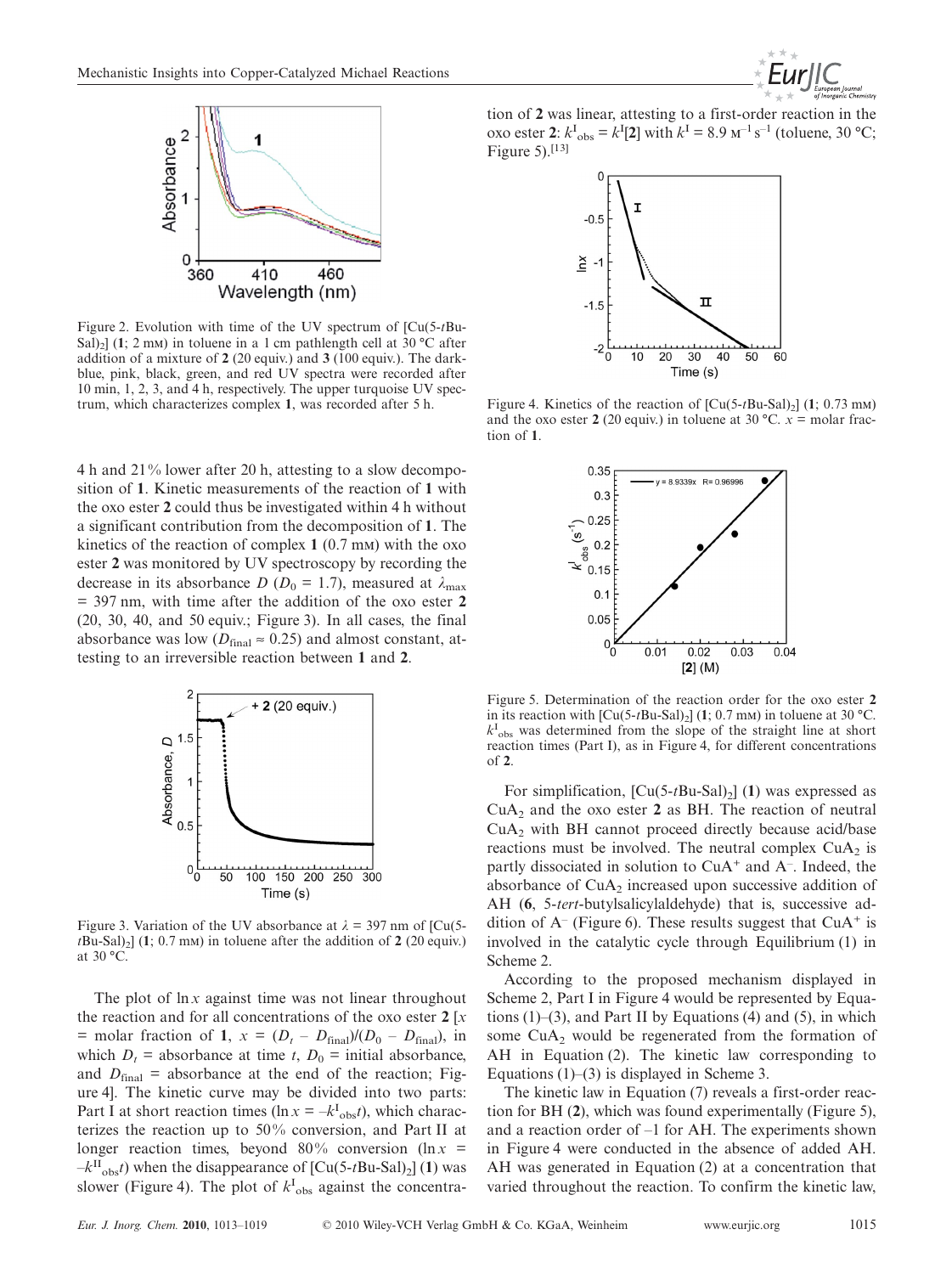

Figure 6. Evolution of the UV absorbance at  $\lambda = 397$  nm of [Cu(5 $t$ Bu-Sal)<sub>2</sub>] (**1**; 0.53 m<sub>M</sub>) in toluene in a 1 cm pathlength cell at 30 °C in the presence of **6** as indicated by the arrows (total number of equiv. of **6**).

CuA<sub>2</sub> 
$$
\xrightarrow{K_1}
$$
 CuA<sup>+</sup> + A<sup>-</sup>  $K_1 = \frac{[CuA^+][A^-]}{[CuA_2]}$  (1)  
\nA<sup>-</sup> + BH  $\xrightarrow{K_2}$  AH + B<sup>-</sup>  $K_2 = \frac{[AH][B^-]}{[BH][A^-]}$  (2)

$$
CuA+ + B- \xrightarrow{k_3}
$$
 CuAB (3)

At longer times

$$
AH \xrightarrow{K_4} H^+ + A^-
$$
\n
$$
G \xrightarrow{G_4} H^+ + A^-
$$
\n
$$
H^+ + A^-
$$
\n
$$
G \xrightarrow{G_4} G_4
$$
\n
$$
G \xrightarrow{G_4} G_4
$$
\n
$$
G \xrightarrow{G_4} G_4
$$
\n
$$
G \xrightarrow{G_4} G_4
$$
\n
$$
G \xrightarrow{G_4} G_4
$$
\n
$$
G \xrightarrow{G_4} G_4
$$
\n
$$
G \xrightarrow{G_4} G_4
$$
\n
$$
G \xrightarrow{G_4} G_4
$$
\n
$$
G \xrightarrow{G_4} G_4
$$
\n
$$
G \xrightarrow{G_4} G_4
$$
\n
$$
G \xrightarrow{G_4} G_4
$$
\n
$$
G \xrightarrow{G_4} G_4
$$
\n
$$
G \xrightarrow{G_4} G_4
$$
\n
$$
G \xrightarrow{G_4} G_4
$$
\n
$$
G \xrightarrow{G_4} G_4
$$
\n
$$
G \xrightarrow{G_4} G_4
$$
\n
$$
G \xrightarrow{G_4} G_4
$$
\n
$$
G \xrightarrow{G_4} G_4
$$
\n
$$
G \xrightarrow{G_4} G_4
$$
\n
$$
G \xrightarrow{G_4} G_4
$$
\n
$$
G \xrightarrow{G_4} G_4
$$
\n
$$
G \xrightarrow{G_4} G_4
$$
\n
$$
G \xrightarrow{G_4} G_4
$$
\n
$$
G \xrightarrow{G_4} G_4
$$
\n
$$
G \xrightarrow{G_4} G_4
$$
\n
$$
G \xrightarrow{G_4} G_4
$$
\n
$$
G \xrightarrow{G_4} G_4
$$
\n
$$
G \xrightarrow{G_4} G_4
$$
\n
$$
G \xrightarrow{G_4} G_4
$$
\n
$$
G \xrightarrow{G_4} G_4
$$
\n
$$
G \xrightarrow{G_4} G_4
$$
\n
$$
G \xrightarrow{G_4} G_
$$

Scheme 2.

rate =  $k_3$ [B<sup>-</sup>][CuA<sup>+</sup>]  $[Cu] = [CuA<sup>+</sup>] + [CuA<sub>2</sub>] = [CuA<sup>+</sup>] + [CuA<sup>+</sup>][A<sup>-</sup>]/K<sub>1</sub> = [CuA<sup>+</sup>](1 + [A<sup>-</sup>]/K<sub>1</sub>)$  $d[Cu]/dt = -k_3[B^-][Cu]/(1 + [A^-]/K_1)$ If  $[A^-]/K_1$  >> 1, then d[Cu]/dt =  $-k_3K_1[B^-][Cu]/[A^-] = -k_3K_1K_2[Cu][BH]/[AH]$  $-k_3K_1K_2$ [BH]dt  $d[Cu]/[Cu] =$  $(6)$ [AH] Integration of Eq. (6) gives Eq. (7) if BH and AH are in large excess (> 10 equiv.)  $-k_3K_1K_2[BH]t$  $(7)$ 

Scheme 3.

the disappearance of  $1$  (CuA<sub>2</sub>) in its reaction with  $2$  (BH) was studied in the presence of excess AH (**6**). Compound **6** (5 equiv.) was first added to  $\left[\text{Cu}(5-t\text{Bu-Sal})_2\right]$  (1;  $c_0$  = 0.25 mm), the absorbance of which at  $\lambda = 397$  nm increased with time (Figure 7), in agreement with the experiments shown in Figure 6. The oxo ester **2** (20 equiv.) was then introduced after the absorbance had reached a constant value (Figure 7), and the absorbance of **1** dropped to its final value, as observed in the absence of added AH (Figure 3).



Figure 7. Evolution of the UV absorbance at  $\lambda = 397$  nm of [Cu(5 $t$ Bu-Sal)<sub>2</sub>] (1; 0.25 mm) in toluene in a 1 cm pathlength cell at 30 °C after the addition of **6** (5 equiv.). The oxo ester **2** (20 equiv.) was added after 2800 s, as indicated by the arrow.

The kinetics of the latter reaction was investigated by plotting 6ln  $x - x + 1$  vs. time  $[x = [1]/[1]_0$  in the presence of **6**,  $x = (D_t - D_{\text{final}})/(D_0 - D_{\text{final}})$ , in which  $D_t$  = absorbance at time *t*,  $D_0$  = initial absorbance, and  $D_{final}$  = absorbance at the end of the reaction]. The plot was linear up to 65% conversion (Figure 8), in agreement with the theoretical kinetic law obtained when **6** (5 equiv.) was added. The kinetic law 6ln  $x - x + 1 = -k_3 K_1 K_2[BH]t/C_0$  was obtained by integration of Equation (6) in Scheme 3, in which  $[AH]$  =  $c_0(6-x)$ . From the slope of the straight line, one determines  $k_3K_1K_2 = 0.063$  s<sup>-1</sup> (toluene, 30 °C). This was further confirmed when the same reaction was performed by adding 10 equiv. of **6** to **1** before the oxo ester **2** (20 equiv.). Indeed, a similar value was found  $(k_3K_1K_2 = 0.051 \text{ s}^{-1})$  from the slope of the straight line obtained by plotting  $\ln x$  vs. time [Equation (7)] up to 50% conversion. Both experiments provide evidence that the reaction order for **6** is indeed –1.



Figure 8. Kinetics of the reaction of  $\left[ Cu(5-tBu-Sal)_{2} \right]$  (1; 0.25 mm) with the oxo ester **2** (20 equiv.) in the presence of **6** (5 equiv.) added before **2** (see Figure 7) in toluene at 30 °C.

The reaction of  $\left[\text{Cu}(5-t\text{Bu-Sal})_2\right](1)$  with the oxo ester 2 was also monitored by cyclic voltammetry<sup>[14]</sup> performed in acetonitrile (a solvent compatible with electrochemical experiments that is also a good solvent for Michael reactions).<sup>[15]</sup> The cyclic voltammogram of  $1(2 \text{ mm})$  performed at a steady gold disk electrode exhibited a main irreversible reduction peak at  $E_{R1} = -0.53$  V vs. SCE followed by a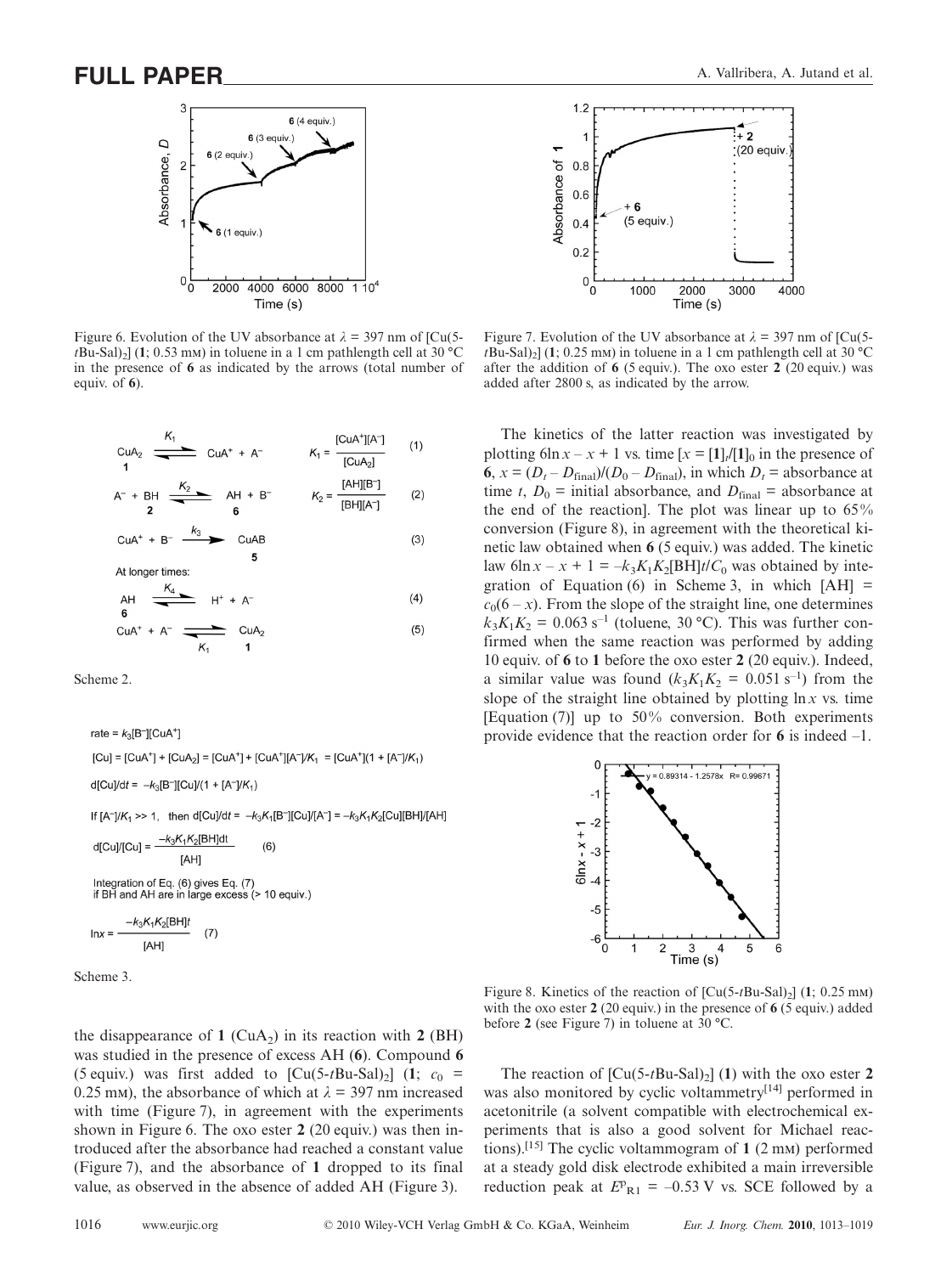minor reduction peak at  $E_{R2}^p = -0.89$  V (Figure 9). An oxidation peak observed on the reverse scan at  $E_{\text{O2}} = -0.08 \text{ V}$ characterized a species generated at the second reduction peak, a "naked" Cu<sup>0</sup> adsorbed at the electrode, as illustrated in Figure 9. The mechanism for the electrochemical reduction of **1** is displayed in Scheme 4.



Figure 9. Cyclic voltammetry performed at a gold disk electrode (*d*  $= 1$  mm) in acetonitrile containing  $nBu_4NBF_4 (0.3 \text{ m})$  at a scan rate of  $0.5 \text{ V s}^{-1}$  at  $22 \text{ }^{\circ}\text{C}$ . Reduction of  $\text{[Cu}(5 \text{ - } t \text{Bu-Sal})_2]$  (1; 2 mm).



Scheme 4.

AH (**6**) exhibited a single irreversible reduction peak at  $E_{R3} = -1.75$  V. The oxo ester 2 was not electroactive in the investigated potential range (+0.5 to –2 V). The oxo ester **2**  $(1, 2, 3, 4, 10, \text{ and } 20 \text{ equiv.})$  was added to  $\text{[Cu(5-tBu-Sal)_2]}$ (**1**;2m) in acetonitrile. A progressive decrease in the two successive reduction peaks of **1** was observed in the corresponding CVs, and they fully disappeared in the presence of 4 equiv. of **2** (Figure 10). Three new reduction peaks appeared at  $E_{R4} = -1.18 \text{ V}, E_{R5} = -1.61 \text{ V}, \text{ and } E_{R3} =$  $-1.83$  V vs. SCE. The latter is close to the reduction peak of AH (**6**). This shows that a reaction between **1** and **2** took place that delivered AH [as proposed in Equation (2) of Scheme 2]. The oxidation peak at  $E_{\text{O2}} = -0.08 \text{ V}$ , which characterizes the oxidation of an electrogenerated "naked"  $Cu<sup>0</sup>$  adsorbed at the electrode, was still observed in the reverse scan in the absence of complex **1** due to its reaction with the oxo ester 2 (Figure 10c). This indicates that the reduction process at  $R_4/R_5$  generates "naked" Cu<sup>0</sup>.  $R_4$  and  $R<sub>5</sub>$  are thus assigned to the reduction of the mixed complex CuAB (**5**) [Equation (3) in Scheme 2].

The further steps of the catalytic cycle were then investigated by adding methyl vinyl ketone (**3**; 1 equiv.) to CuAB (5), formed by treating 2 (4 equiv.) with  $\left[\text{Cu}(5-t\text{Bu-Sal})_2\right]$  (1; 2 mm) in acetonitrile. The two reduction peaks  $R_1$  and  $R_2$ of  $\left[ Cu(5-tBu-Sal)_2 \right]$  (1) were partly recovered (Figure 11), whereas the two reduction peaks  $R_4$  and  $R_5$  of CuAB (5) were still observed but at a lower intensity than in the absence of **3** (compare Figure 11 with Figure 10c).



Figure 10. Cyclic voltammetry performed at a gold disk electrode  $(d = 1$  mm) in acetonitrile containing  $nBu<sub>4</sub>NBF<sub>4</sub>$  (0.3 M) at a scan rate of  $0.5 \text{ V s}^{-1}$  at  $22 \text{ °C}$ . (a): Reduction of  $\left[\text{Cu}(5-t\text{Bu-Sal})_2\right]$  (1; 2 m<sub>m</sub>); (b): in the presence of  $2(4 \text{ mm})$ ; (c): in the presence of  $2$  $(8 \text{ mm})$ .



Figure 11. Cyclic voltammetry performed at a gold disk electrode  $(d = 1$  mm) in acetonitrile containing  $nBu<sub>4</sub>NBF<sub>4</sub>$  (0.3 M) at a scan rate of  $0.5 \text{ V s}^{-1}$  at 22 °C after the addition of 3 (2 mm) to CuAB  $(2 \text{ mm})$  generated in situ as in Figure 10c.

The reduction peak currents of  $R_1$  and  $R_2$  of 1 further increased upon the addition of a further 3 equiv. of **3** at the expense of the two reduction-peak currents of CuAB (**5**) at  $R_4$  and  $R_5$ . The reduction peak of AH (6) was no longer detected. These experiments provide evidence for the reaction of methyl vinyl ketone (**3**) with the intermediate complex CuAB  $(5)$ , which restored the initial  $[Cu(5-tBu-Sal)_2]$ (**1**). The disappearance of AH (**6**) indicates that a protonation reaction has occurred, as required for the formation of the Michael product **4**. Consequently, the first catalytic cycle has been closed. This also shows that the reaction of CuAB (**5**) with methyl vinyl ketone (**3**) is quite slow and suggests that the mixed complex **5** is involved in the ratedetermining step of the catalytic cycle. Such a step was also observed by UV spectroscopy (Figure 2).

All the data obtained by UV/Vis and cyclic voltammetry studies allowed us to propose a new catalytic cycle for this reaction (Scheme 5). The rates and mechanism of the first three steps have been determined. Furthermore, the mixed complex [Cu(5-*t*Bu-Sal)(enolate-**2**)] (**5**) appears to be the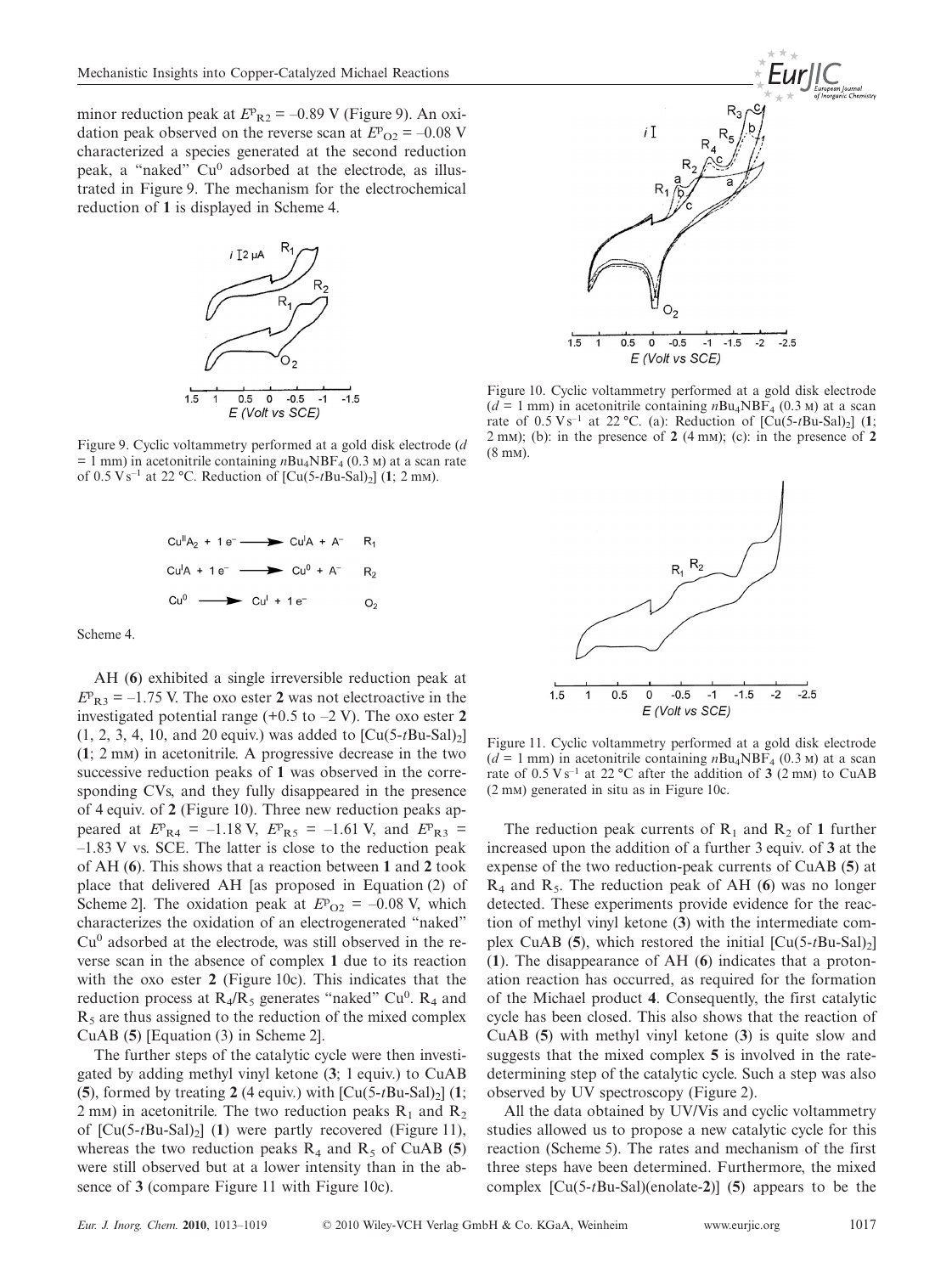key intermediate in the catalytic reaction and is involved in the rate-determining step. Similar complexes have previously been proposed for lanthanide-catalyzed Michael addition reactions.[15]



Scheme 5.

#### **Conclusions**

The mechanism for the  $[Cu(5-tBu-Sal)<sub>2</sub>]$ -catalyzed Michael reaction has been investigated by UV/Vis spectroscopy and cyclic voltammetry. The rates and mechanism of the first three steps of the catalytic cycle have been characterized.  $\left[\text{Cu}(5-t\text{Bu-Sal})_2\right]$  (1) reacts with the β-oxo ester 2 in a first-order reaction retarded by 5-*t*Bu-Sal-H. The reaction consists of a reversible dissociation of **1** to [Cu(5-*t*Bu-Sal)]<sup>+</sup> and 5-*t*Bu-Sal– , followed by the deprotonation of **2** by 5-*t*Bu-Sal– to form enolate-**2**, and the subsequent formation of the mixed complex [Cu(5-*t*Bu-Sal)(enolate-**2**)] (**5**; Scheme 5). The rate constant for the overall formation of **5** was determined as  $k_3K_1K_2$ . The intermediate complex 5 was characterized by UV/Vis spectroscopy and cyclic voltammetry studies. It reacts with methyl vinyl ketone (**3**) to give the Michael product **4** in the rate-determining step (Scheme 5).

### **Experimental Section**

**General Methods:** All experiments were performed by using standard Schlenk techniques under argon. UV/Vis spectra were recorded on an mc2 Safas Monaco spectrometer. Cyclic voltammetry was performed with a home-made potentiostat and a Tacussel GSTP4 waveform generator. The voltammograms were recorded with a Nicolet 301 oscilloscope.

**Materials:** Toluene was distilled from sodium and acetonitrile was filtered through dry alumina.  $\left[ Cu(5-tBu-Sal)_{2} \right]$  (1) was prepared as described previously.[12] Oxo ester **2** and methyl vinyl ketone (**3**) were commercial.

**General Procedure for the UV/Vis Experiments:** The UV/Vis experiments were performed in a 1 cm pathlength cell thermostatted at  $30 \text{ °C}$ . A solution of 1 (3 mL, 0.703 mm) in toluene was added to the cell. The UV/Vis spectroscopy was performed from time to time up to 20 h to test the stability of **1**. In another experiment, **2** (17.7 µL, 0.12 mmol, 20 equiv.) and **3** (48 µL, 0.6 mmol, 100 equiv.) were simultaneously added to the cell containing a fresh solution of 1 (3 mL, 2 mM) in toluene. The UV/Vis spectroscopy was performed from time to time up to 5 h (Figure 2) corresponding to the end of the catalytic reaction.

**Kinetic Studies:** The kinetics of the reaction of 1 (0.7 mm) with 2 was performed by recording the decrease in the absorbance of **1** at 397 nm with time after the addition of various amounts of **2** (20, 30, 40, and 50 equiv.) until total conversion in all cases. The decelerating effect of **6** (5 and 10 equiv.) on the rate of the reaction of 2 (20 equiv.) with 1 (0.25 mm) was investigated under the same conditions as above.

**General Procedure for the Cyclic Voltammetry Experiments:** Typical experiments were carried out in a three-electrode cell connected to a Schlenk line. The counter-electrode was a platinum wire of around 1 cm2 apparent surface area. The reference was a saturated calomel electrode separated from the solution by a bridge filled with acetonitrile (2 mL) containing  $nBu<sub>4</sub>NBF<sub>4</sub>$  (0.3 m). Degassed acetonitrile (10 mL) containing  $nBu<sub>4</sub>NBF<sub>4</sub>$  (0.3 M) was introduced into the cell followed by **1** (8.3 mg, 0.02 mmol). Cyclic voltammetry was performed at a steady gold disk electrode (1 mm diameter) at a scan rate of  $0.5 \text{ V s}^{-1}$  at 22 °C. The oxo ester 2 (3  $\mu$ L, 0.02 mmol) was then added and cyclic voltammetry performed as above. The oxo ester **2** was then successively added up to 20 equiv. (see text) and CVs were recorded between two additions. In another experiment, complex **5** was generated by the reaction of the oxo ester **2** (12 µL, 0.08 mmol) with **1** (8.3 mg, 0.02 mmol). Methyl vinyl ketone (**3**; 1.6 µL, 0.02 mmol) was then added. Cyclic voltammetry was performed as above. Additional **3** (4.8 µL, 0.03 mmol) was finally added and monitored by CV.

#### **Acknowledgments**

Financial support from the Ministerio de Ciencia e Innovación of Spain (Projects CTQ2008-05409-C02-01 and CTQ2005-04968-C02- 01), the Consolider Ingenio 2010 (CSD2007-00006), and the DURSI-Generalitat de Catalunya (SGR 2005-00305 and SGR 2009-1441) are gratefully acknowledged. E. P. acknowledges the Ministerio de Educación y Ciencia (MEC) for a predoctoral fellowship. The Centre National de la Recherche (CNRS) and Ecole Normale Superieure (ENS) are also thanked for financial support.

<sup>[1]</sup> a) M. E. Jung, "Stabilized nucleophiles with electron-deficient alkenes and alkynes" in *Comprehensive Organic Synthesis* (Eds.: M. B. Trost, I. Fleming), Pergamon Press, Elmsford, NY, **1991**, vol. 4, chapter 1.1; b) P. Perlmutter in *Conjugate Addition Reactions in Organic Synthesis*, Pergamon Press, New York, **1992**.

<sup>[2]</sup> a) J. Christoffers, *Eur. J. Org. Chem.* **1998**, 1259–1266; b) J. Christoffers, A. Baro, *Angew. Chem. Int. Ed.* **2003**, *42*, 1688–